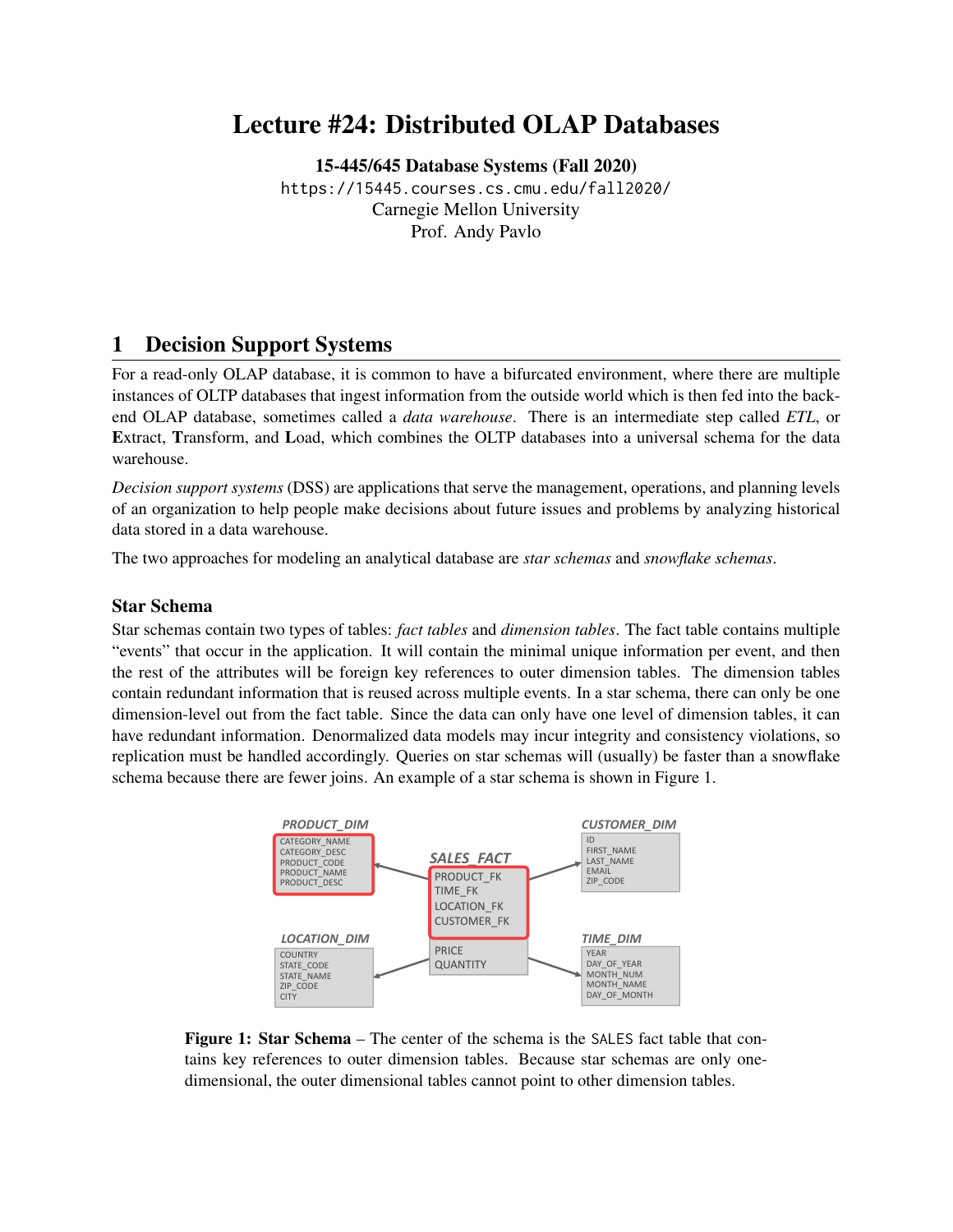#### Snowflake Schema

<span id="page-1-0"></span>Snowflake schemas are similar to star schemas except that they allow for more than one dimension out from the fact table. They take up less storage space, but they require more joins to get the data needed for a query. For this reason, queries on star schemas are usually faster. An example of a snowflake schema is shown in [Figure 2.](#page-1-0)



Figure 2: Snowflake Schema – The category information in the product dimension table can be broken out in the snowflake table.

# 2 Execution Models

A distributed DBMS's execution model specifies how it will communicate between nodes during query execution. Two approaches to executing a query are *pushing* and *pulling*.

## Pushing a Query to Data

For the first approach, the DBMS sends the query (or a portion of it) to the node that contains the data. It then performs as much filtering and processing as possible where data resides before transmitting over network. The result is then sent back to where the query is being executed, which uses local data and the data sent to it, to complete the query. This is more common in a shared nothing system.

## Pulling Data to Query

For the second approach, the DBMS brings the data to the node that is executing a query that needs it for processing. In other words, nodes detect which partitions of the data they can do computation on and pull from storage accordingly. Then, the local operations are propagated to one node, which does the operation on all the intermediary results. This is normally what a shared disk system would do. The problem with this is that the size of the data relative to the size of the query could be very different. A filter can also be sent to only retrieve the data needed from disk.

## Query Fault Tolerance

The data that a node receives from remote sources are cached in the buffer pool. This allows the DBMS to support intermediate results that are larger than the amount of memory available. Ephemeral pages, however, are not persisted after a restart. Therefore, a distributed DBMS must consider what happens to a long-running OLAP query if a node crashes during execution.

Most shared-nothing distributed OLAP DBMSs are designed to assume that nodes do not fail during query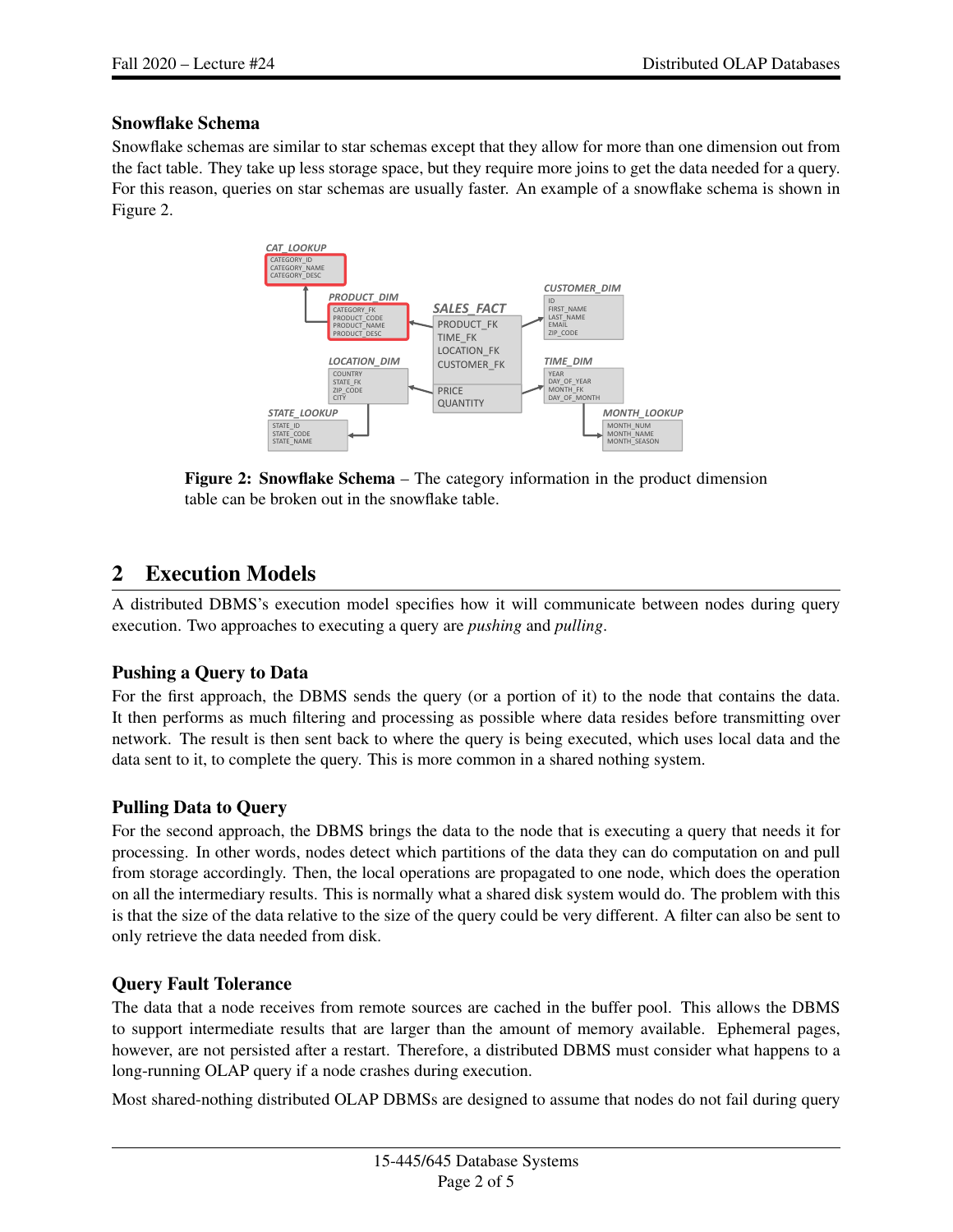execution. If one node fails during query execution, then the whole query fails, which entails the entire query executing from the start. This can be expensive, as some OLAP queries can take days to execute.

The DBMS could take a snapshot of the intermediate results for a query during execution to allow it to recover if nodes fail. This operation is expensive, however, because writing data to disk is slow.

# 3 Query Planning

All the optimizations that we talked about before are still applicable in a distributed environment, including predicate pushdown, early projections, and optimal join orderings. Distributed query optimization is even harder because it must consider the location of data in the cluster and data movement costs.

One approach is to generate a single global query plan and then distribute *physical operators* to nodes, breaking it up into partition-specific fragments. Most systems implement this approach.

Another approach is to take the SQL query and rewrite the original query into partition-specific queries. This allows for local optimization at each node. MemSQL is an example of a system that deploys this.

# 4 Distributed Join Algorithms

For analytical workloads, the majority of the time is spent doing joins and reading from disk, showing the importance of this topic. The efficiency of a distributed join depends on the target tables' partitioning schemes.

One approach is to put entire tables on a single node and then perform the join. However, the DBMS loses the parallelism of a distributed DBMS, which defeats the purpose of having a distributed DBMS. This option also entails costly data transfer over the network.

To join tables *R* and *S*, the DBMS needs to get the proper tuples on the same node. Once there, it then executes the same join algorithms discussed earlier in the semester. One should always send the minimal amount needed to compute the join, sometimes entailing entire tuples.

There are four scenarios for distributed join algorithms.

#### Scenario 1

One of the tables is replicated at every node and the other table is partitioned across nodes. Each node joins its local data and then sends their results to a coordinating node.

#### Scenario 2

Both tables are partitioned on the join attribute, with IDs matching on each node. Each node performs the join on local data and then sends to a node for coalescing.

## Scenario 3

Both tables are partitioned on different keys. If one of the tables is small, then the DBMS broadcasts that table to all nodes. Local joins are computed and then those joins are sent to a common node to operate the final join. This is known as a *broadcast join*.

#### Scenario 4

This is the worst case scenario. Both tables are not partitioned on the join key. The DBMS copies the tables by reshuffling them across nodes. Local joins are computed and then the results are sent to a common node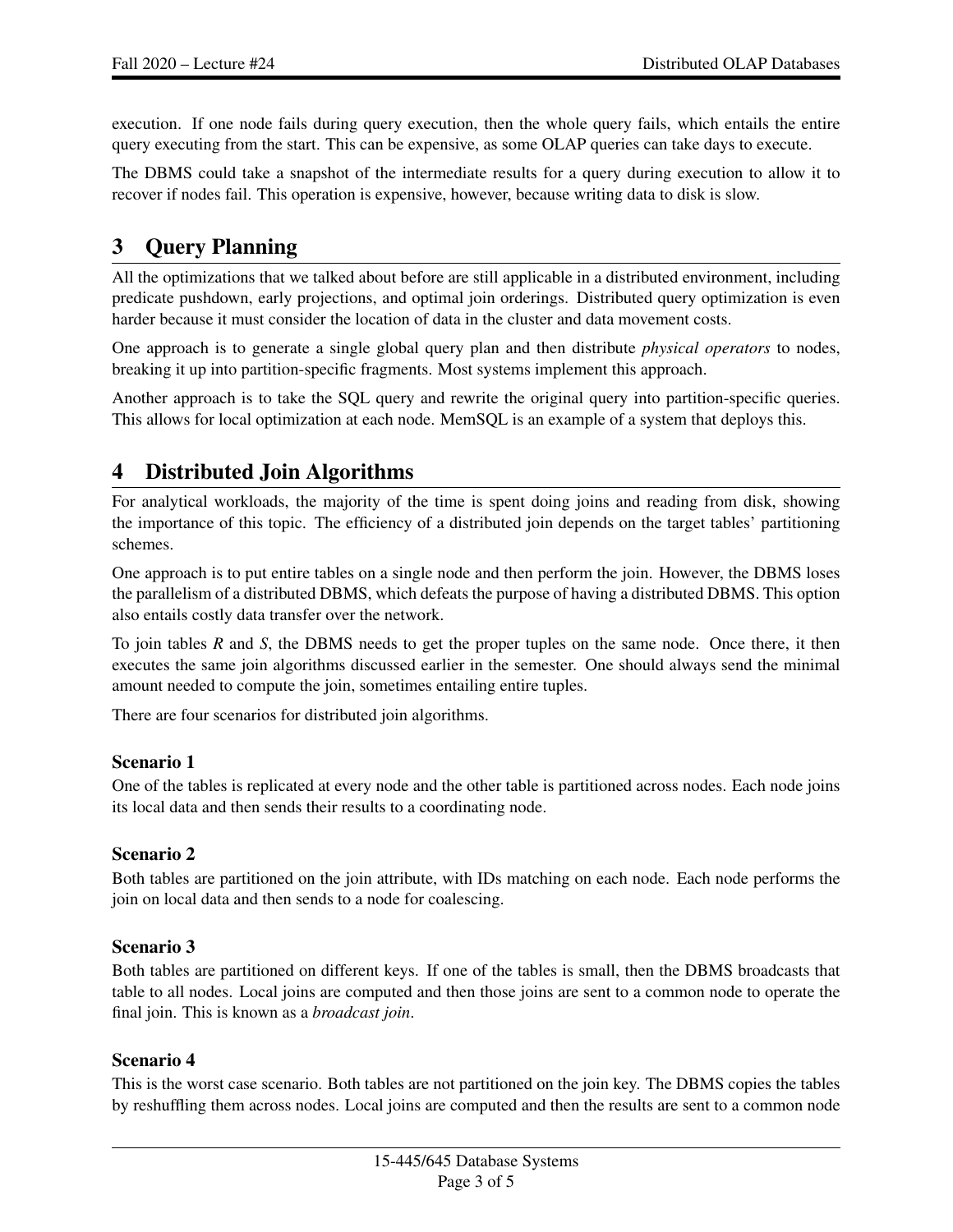for the final join. If there isn't enough disk space, a failure is unavoidable. This is called a *shuffle join*.

#### Semi-Join

A *semi-join* is a join operator where the result only contains columns from the left table. Distributed DBMSs use semi-join to minimize the amount of data sent during joins.

It is like a natural join, except that the attributes on the right table that are not used to compute the join are restricted.

# 5 Cloud Systems

Vendors provide *database-as-a-service* (DBaaS) offerings that are managed DBMS environments.

Newer systems are starting to blur the lines between shared-nothing and shared-disk. For example, **Amazon** Redshift allows for simple filtering before copying data to compute nodes. There are two types of cloud systems, managed or cloud-native DBMSs.

#### Managed DBMSs

In a managed DBMS, no significant modification to the DBMS to be "aware" that it is running in a cloud environment. It provides a way to abstract away all the backup and recovery for the client. This approach is deployed in most vendors.

## Cloud-Native DBMS

<span id="page-3-0"></span>A cloud-native system is designed explicitly to run in a cloud environment. This is usually based on a shared-disk architecture. This approach is used in **Snowflake, Google BigQuery, Amazon Redshift**, and Microsoft SQL Azure.



Figure 3: Serverless Database – When the application server becomes idle, the user must pay for resources in the node that are not being used. In a serverless database, when the application server stops, the DBMS takes a snapshot of pages in the buffer pool and writes it out to shared disk so that the computation can be stopped. When the application server returns, the buffer pool page table restores the previous state in the node.

#### Serverless Databases

Rather than always maintaining compute resources for each customer, a *serverless DBMS* evicts tenants when they become idle, checkpointing the current progress in the system to disk. Now, a user is only paying